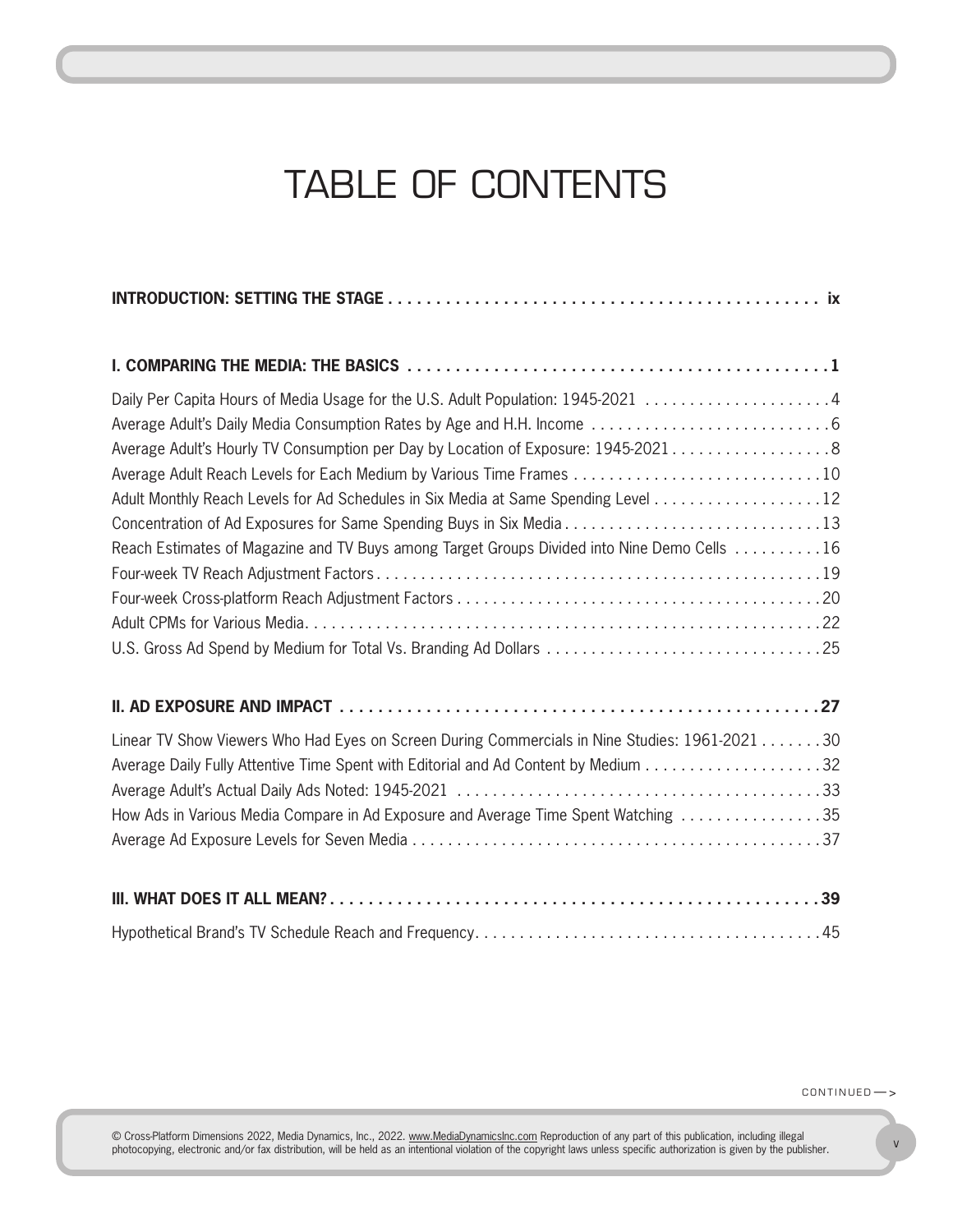>>> TABLE OF CONTENTS - CONTINUED

| Relative Indices of Adult Viewing of Primetime Broadcast Program Network Genres by      |
|-----------------------------------------------------------------------------------------|
|                                                                                         |
| Relative Indices of Adult Viewing of Monday-Friday Daytime TV Program Genres by         |
|                                                                                         |
| Relative Indices of Adult Viewing of Monday-Friday Fringe Evening TV Program Genres by  |
|                                                                                         |
| Relative Indices of Adult Viewing of Cable TV Program Genres by                         |
|                                                                                         |
| Demographic Profile of Average Telecast Adult TV Sports Viewers 58                      |
| Relative Indices of Adult Radio Listening by Sex, Age & Household Income 59             |
| Relative Indices of Adult Usage of Digital, Print and OOH Media                         |
|                                                                                         |
|                                                                                         |
| Four-week Adult Reach Estimates for Dispersed Broadcast TV Network Primetime Buys 63    |
|                                                                                         |
|                                                                                         |
| Daily, Weekly and Monthly Adult Reach Attainment by Target GRP Levels for Five Media 66 |
|                                                                                         |
| Estimated CPMs for Adults/Men/Women by Age and Household Income for TV:30s 69           |
| Estimated CPMs for Adults/Men/Women by Age and Household Income                         |
|                                                                                         |
|                                                                                         |
|                                                                                         |
| How TV Commercials and Magazine Ads Were Able to Change                                 |
|                                                                                         |
| How Supermarket Shoppers Changed Their Brand Preference After                           |
|                                                                                         |

 $CONTINUED$   $\rightarrow$ 

© Cross-Platform Dimensions 2022, Media Dynamics, Inc., 2022. <u>www.MediaDynamicsInc.com</u> Reproduction of any part of this publication, including illegal<br>photocopying, electronic and/or fax distribution, will be held as an